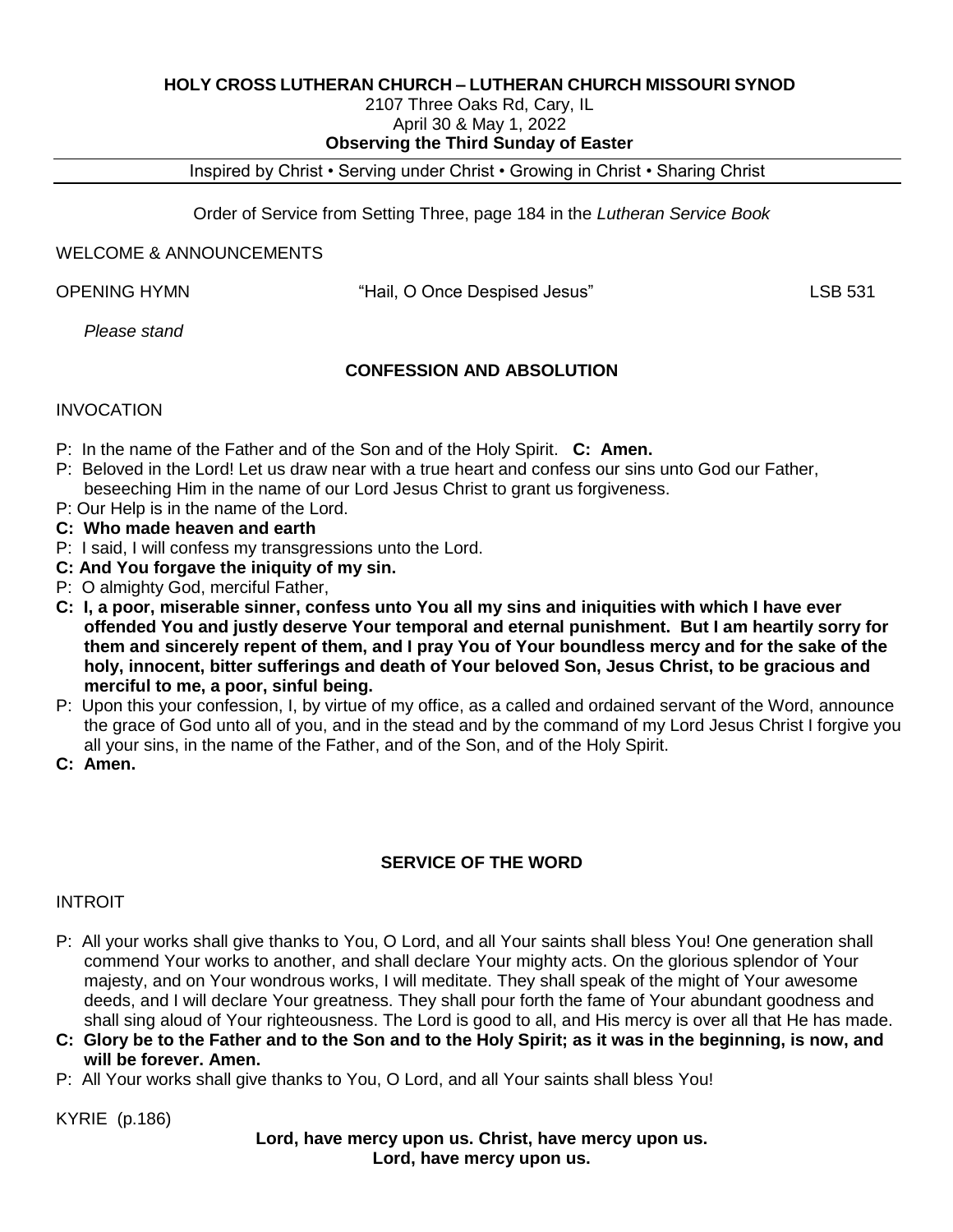**Glory be to God on high: and on earth peace, goodwill toward men. We praise Thee, we bless Thee, we worship Thee, we glorify Thee, we give thanks to Thee, for Thy great glory. O Lord God, heav'nly King, God the Father Almighty. O Lord, the only-begotten Son, Jesus Christ; O Lord God, Lamb of God, Son of the Father, That takest away the sin of the world, have mercy upon us. Thou that takest away the sin of the world, receive our prayer. Thou that sittest at the right hand of God the Father, have mercy upon us. For Thou only art holy; Thou only art the Lord. Thou only, O Christ, with the Holy Ghost, art most high in the glory of God the Father. Amen.**

## SALUTATION AND COLLECT OF THE DAY

- P: The Lord be with you.
- **C: And with thy spirit.**
- P: Let us pray. O God, through the humiliation of Your Son You raised up the fallen world. Grant to Your faithful people, rescued from the peril of everlasting death, perpetual gladness and eternal joys; through Jesus Christ, our Lord, who lives and reigns with You and the Holy Spirit, one God, now and forever.
- **C: Amen.**

### *Please be seated*

### FIRST READING: Acts 9:1–22

<sup>1</sup>But Saul, still breathing threats and murder against the disciples of the Lord, went to the high priest <sup>2</sup>and asked him for letters to the synagogues at Damascus, so that if he found any belonging to the Way, men or women, he might bring them bound to Jerusalem. <sup>3</sup>Now as he went on his way, he approached Damascus, and suddenly a light from heaven flashed around him. <sup>4</sup>And falling to the ground he heard a voice saying to him, "Saul, Saul, why are you persecuting me?" <sup>5</sup>And he said, "Who are you, Lord?" And he said, "I am Jesus, whom you are persecuting. <sup>6</sup>But rise and enter the city, and you will be told what you are to do." The men who were traveling with him stood speechless, hearing the voice but seeing no one. <sup>8</sup>Saul rose from the ground, and although his eyes were opened, he saw nothing. So they led him by the hand and brought him into Damascus. <sup>9</sup>And for three days he was without sight, and neither ate nor drank. <sup>10</sup>Now there was a disciple at Damascus named Ananias. The Lord said to him in a vision, "Ananias." And he said, "Here I am, Lord." <sup>11</sup>And the Lord said to him, "Rise and go to the street called Straight, and at the house of Judas look for a man of Tarsus named Saul, for behold, he is praying, <sup>12</sup>and he has seen in a vision a man named Ananias come in and lay his hands on him so that he might regain his sight." <sup>13</sup>But Ananias answered, "Lord, I have heard from many about this man, how much evil he has done to your saints at Jerusalem. <sup>14</sup>And here he has authority from the chief priests to bind all who call on your name." <sup>15</sup>But the Lord said to him, "Go, for he is a chosen instrument of mine to carry my name before the Gentiles and kings and the children of Israel. <sup>16</sup>For I will show him how much he must suffer for the sake of my name." <sup>17</sup>So Ananias departed and entered the house. And laying his hands on him he said, "Brother Saul, the Lord Jesus who appeared to you on the road by which you came has sent me so that you may regain your sight and be filled with the Holy Spirit." <sup>18</sup>And immediately something like scales fell from his eyes, and he regained his sight. Then he rose and was baptized; <sup>19</sup>and taking food, he was strengthened. For some days he was with the disciples at Damascus. <sup>20</sup>And immediately he proclaimed Jesus in the synagogues, saying, "He is the Son of God." <sup>21</sup>And all who heard him were amazed and said, "Is not this the man who made havoc in Jerusalem of those who called upon this name? And has he not come here for this purpose, to bring them bound before the chief priests?" <sup>22</sup>But Saul increased all the more in strength, and confounded the Jews who lived in Damascus by proving that Jesus was the Christ.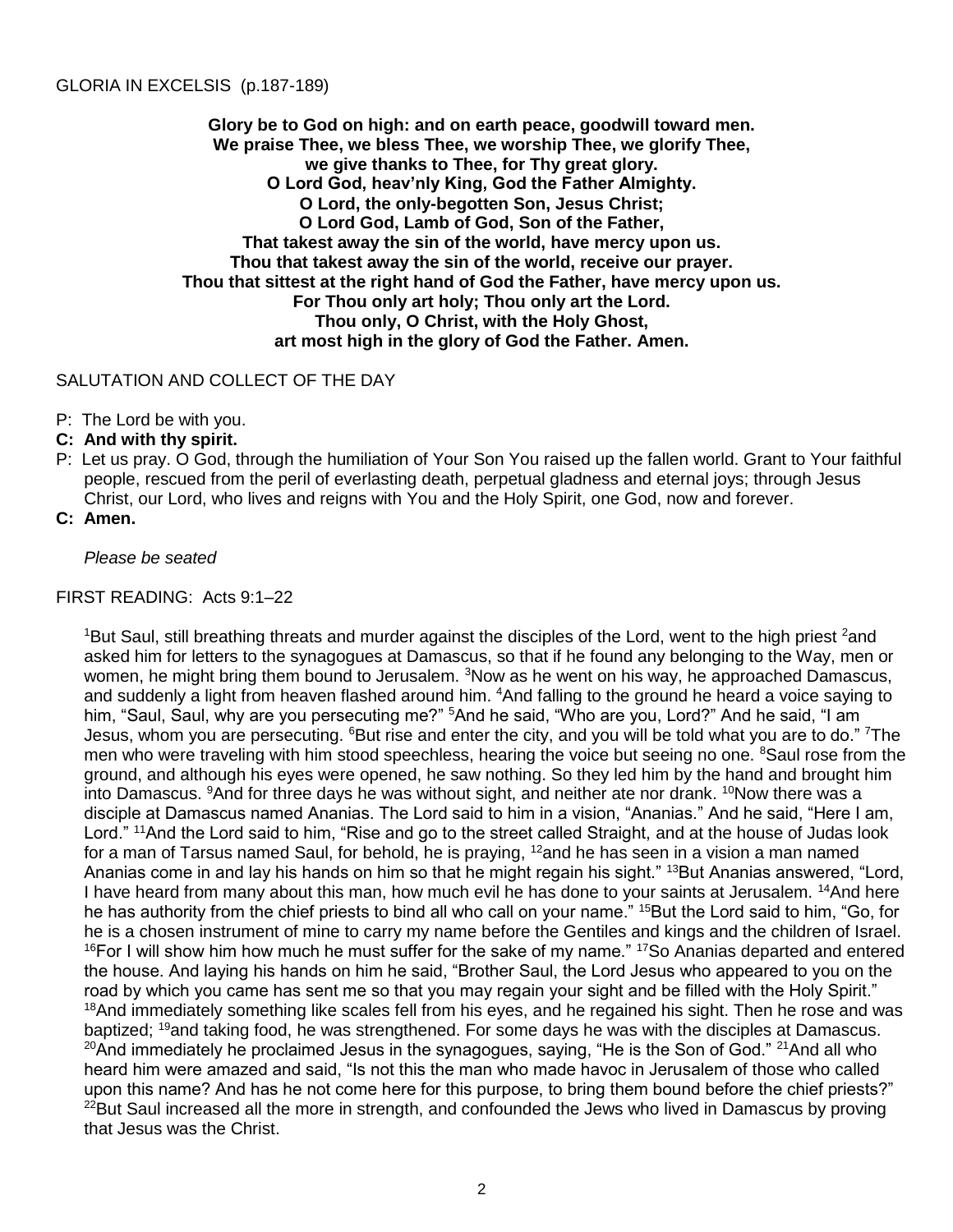## L: This is the Word of the Lord.

**C: Thanks be to God.**

SONG (Sunday only ) The "Open the Eyes of My Heart, Lord"

## **Open the eyes of my heart, Lord Open the eyes of my heart I want to see You I want to see You (2x)**

# **To see You high and [lifted](https://www.definitions.net/definition/lifted) up Shinin' in the [light](https://www.definitions.net/definition/light) of Your glory Pour out Your [power](https://www.definitions.net/definition/power) and love As we sing holy, holy, holy Holy, holy, holy Holy, holy, holy You are holy, holy, holy I want to see you (Repeat)**

## **Open the eyes of my heart, Lord Open the eyes of my heart I want to see You I want to see You**

EPISTLE LESSON: Revelation 5:8–14

<sup>8</sup>And when he had taken the scroll, the four living creatures and the twenty-four elders fell down before the Lamb, each holding a harp, and golden bowls full of incense, which are the prayers of the saints. <sup>9</sup>And they sang a new song, saying, "Worthy are you to take the scroll and to open its seals, for you were slain, and by your blood you ransomed people for God from every tribe and language and people and nation, <sup>10</sup>and you have made them a kingdom and priests to our God, and they shall reign on the earth." <sup>11</sup>Then I looked, and I heard around the throne and the living creatures and the elders the voice of many angels, numbering myriads of myriads and thousands of thousands, <sup>12</sup>saying with a loud voice, "Worthy is the Lamb who was slain, to receive power and wealth and wisdom and might and honor and glory and blessing!" 13And I heard every creature in heaven and on earth and under the earth and in the sea, and all that is in them, saying, "To him who sits on the throne and to the Lamb be blessing and honor and glory and might forever and ever!"  $14$ And the four living creatures said, "Amen!" and the elders fell down and worshiped.

 $L \cdot$  This is the Word of the Lord.

# **C: Thanks be to God.**

SONG (Sunday only) The Control of The Control of Type Wever Let Go"

**(1) Even though I walk through the valley of the shadow of death Your perfect love is casting out fear**

**And even when I'm caught in the middle of the storms of this life I won't turn back I know You are near**

*Refrain -* **And I will fear no evil For my God is with me And if my God is with me Whom then shall I fear? Whom then shall I fear? Oh no, You never let go Through the calm and through the storm Oh no, You never let go In every high and every low Oh no, You never let go Lord, You never let go of me**

**(2) And I can see a light that is coming for the heart that holds on A glorious light beyond all compare And there will be an end to these troubles**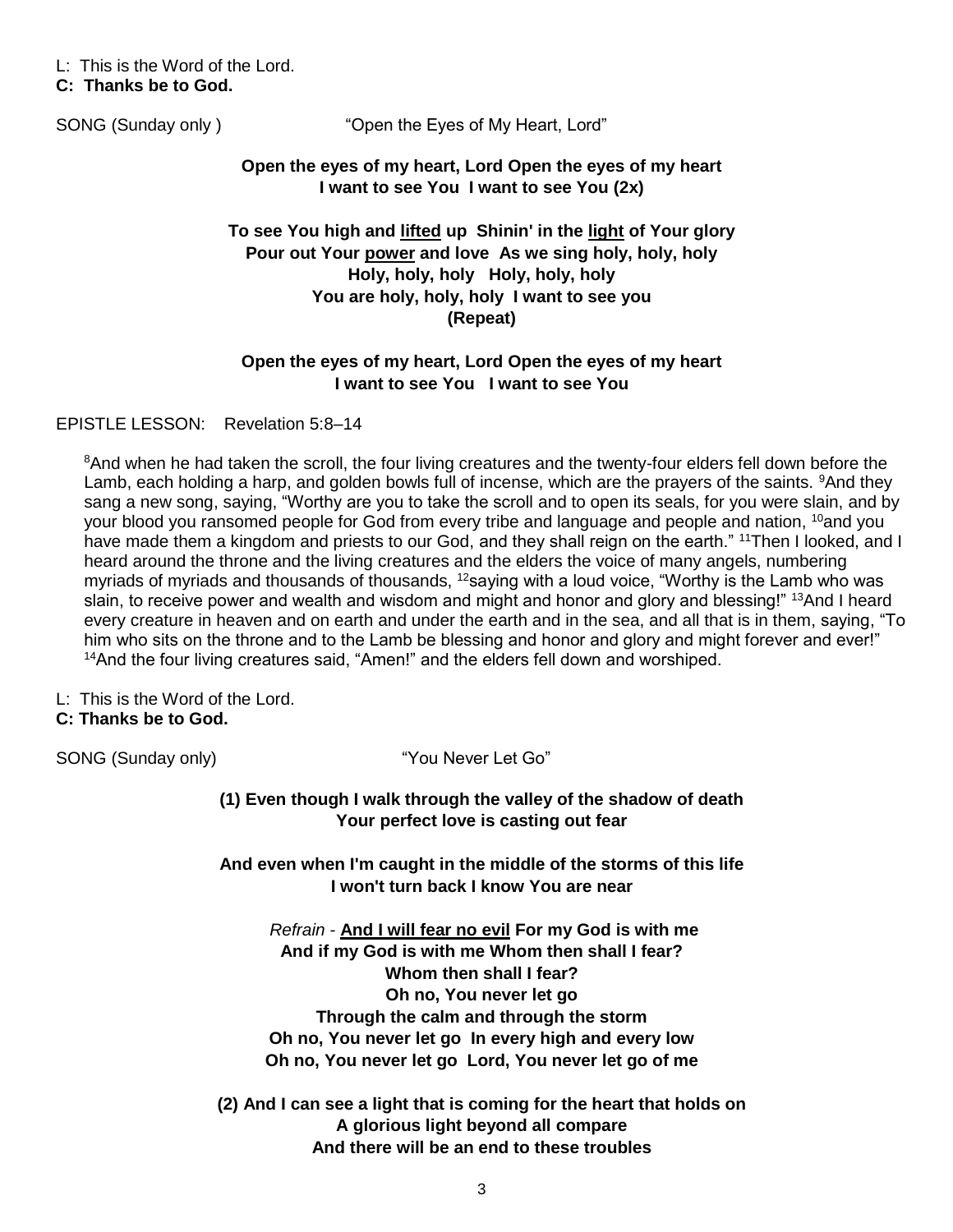## **But until that day comes We'll live to know You here on the earth**

## *(see refrain above)* **And I will fear no evil …**

## **(3) Yes, I can see a light that is coming for the heart that holds on And there will be an end to these troubles But until that day comes Still I will praise You, still I will praise You**

## **Oh no, You never let go Through the calm and through the storm Oh no, You never let go In every high and every low Oh no, You never let go Lord, You never let go of me (Repeat)**

P: The Holy Gospel according to St. John, the 21<sup>st</sup> chapter.

## **C: Glory be to Thee, O Lord.**

GOSPEL: John 21:1–19

<sup>1</sup>After this Jesus revealed himself again to the disciples by the Sea of Tiberias, and he revealed himself in this way. <sup>2</sup>Simon Peter, Thomas (called the Twin), Nathanael of Cana in Galilee, the sons of Zebedee, and two others of his disciples were together. <sup>3</sup>Simon Peter said to them, "I am going fishing." They said to him, "We will go with you." They went out and got into the boat, but that night they caught nothing. <sup>4</sup>Just as day was breaking, Jesus stood on the shore; yet the disciples did not know that it was Jesus. <sup>5</sup>Jesus said to them, "Children, do you have any fish?" They answered him, "No." <sup>6</sup>He said to them, "Cast the net on the right side of the boat, and you will find some." So they cast it, and now they were not able to haul it in, because of the quantity of fish. <sup>7</sup>That disciple whom Jesus loved therefore said to Peter, "It is the Lord!" When Simon Peter heard that it was the Lord, he put on his outer garment, for he was stripped for work, and threw himself into the sea. <sup>8</sup>The other disciples came in the boat, dragging the net full of fish, for they were not far from the land, but about a hundred yards off. <sup>9</sup>When they got out on land, they saw a charcoal fire in place, with fish laid out on it, and bread. <sup>10</sup>Jesus said to them, "Bring some of the fish that you have just caught." <sup>11</sup>So Simon Peter went aboard and hauled the net ashore, full of large fish, 153 of them. And although there were so many, the net was not torn. <sup>12</sup> Jesus said to them, "Come and have breakfast." Now none of the disciples dared ask him, "Who are you?" They knew it was the Lord. <sup>13</sup> Jesus came and took the bread and gave it to them, and so with the fish. <sup>14</sup>This was now the third time that Jesus was revealed to the disciples after he was raised from the dead. <sup>15</sup>When they had finished breakfast, Jesus said to Simon Peter, "Simon, son of John, do you love me more than these?" He said to him, "Yes, Lord; you know that I love you." He said to him, "Feed my lambs." <sup>16</sup>He said to him a second time, "Simon, son of John, do you love me?" He said to him, "Yes, Lord; you know that I love you." He said to him, "Tend my sheep." <sup>17</sup>He said to him the third time, "Simon, son of John, do you love me?" Peter was grieved because he said to him the third time, "Do you love me?" and he said to him, "Lord, you know everything; you know that I love you." Jesus said to him, "Feed my sheep. <sup>18</sup>Truly, truly, I say to you, when you were young, you used to dress yourself and walk wherever you wanted, but when you are old, you will stretch out your hands, and another will dress you and carry you where you do not want to go." <sup>19</sup>(This he said to show by what kind of death he was to glorify God.) And after saying this he said to him, "Follow me."

- P: This is the Gospel of the Lord.
- **C: Praise be to Thee, O Christ.**

## APOSTLES' CREED

**I believe in God, the Father Almighty, maker of heaven and earth. And in Jesus Christ, His only Son, our Lord, who was conceived by the Holy Spirit, born of the virgin Mary, suffered under Pontius Pilate, was crucified, died and was buried. He descended into hell. The third day He rose again from the dead. He ascended into heaven and sits at the right hand of God the Father almighty. From**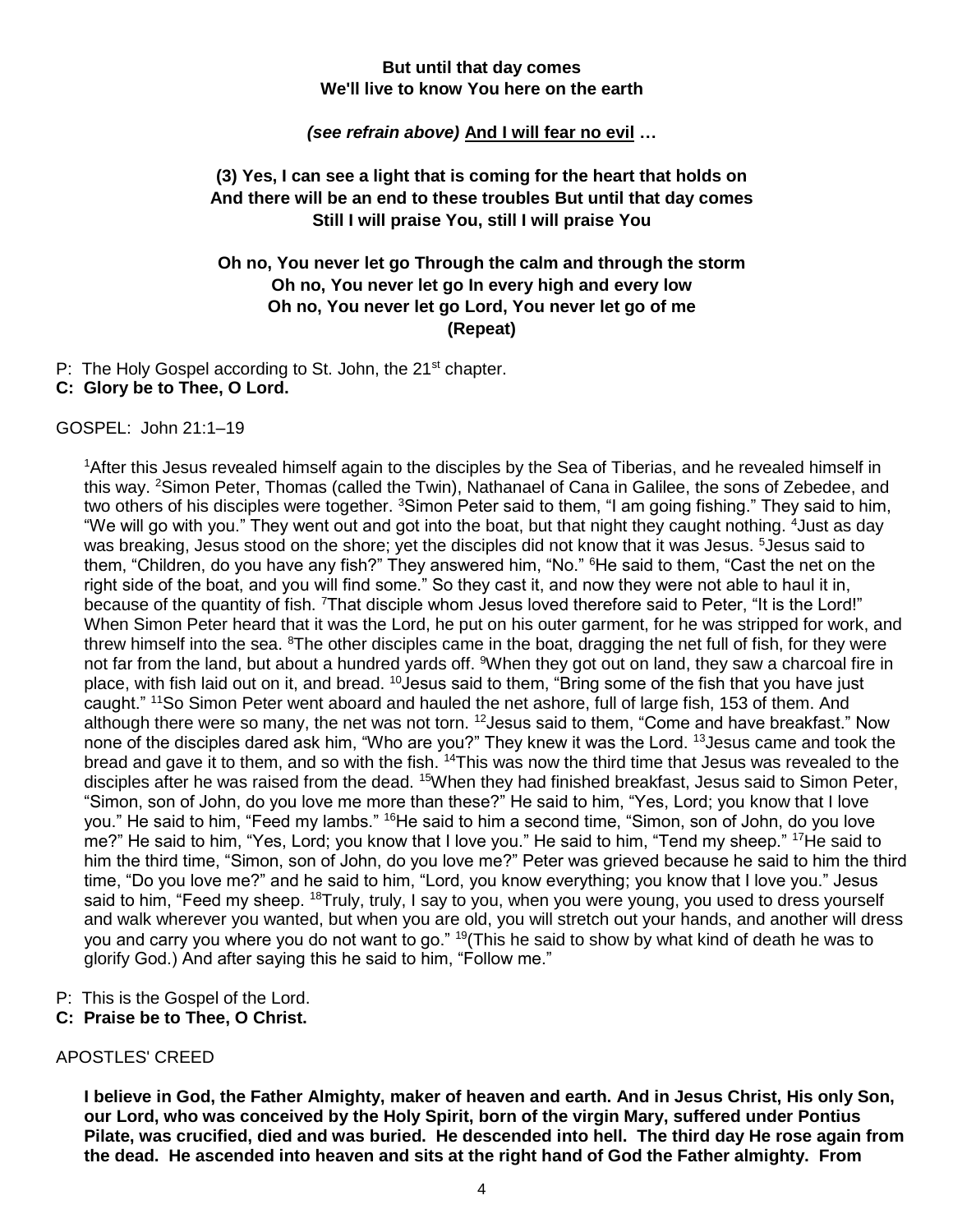**thence He will come to judge the living and the dead. I believe in the Holy Spirit, the holy Christian Church, the communion of saints, the forgiveness of sins, the resurrection of the body, and the life everlasting. Amen!**

HYMN OF THE DAY "O For a Faith That Will Not Shrink" *From The Lutheran Hymnal 1941, Hymn 396*

> **O for a faith that will not shrink, Though pressed by every foe, That will not tremble on the brink Of poverty or woe.**

**That will not murmur nor complain Beneath the chastening rod, But, in the hour of grief or pain, Can lean upon its God;**

**A faith that shines more bright and clear When tempests rage without: But when in danger, knows no fear, In darkness feels no doubt;**

**That bears, unmoved, the world's dread frown, Nor heeds the scornful smile; That sin's wild ocean cannot drown, Nor Satan's arts beguile;**

> **A faith that keeps the narrow way Till life's last spark is fled, And with a pure and heavenly ray Lights up the dying bed:**

**Lord, give us such a faith as this; And then, what e'er may come, We'll taste, e'en now, the hallowed bliss Of an eternal home.**

SERMON: "Worthy Is The Lamb Who Was Slain" It's All About Jesus (and Always Will Be)

THE OFFERTORY (Saturday only)

**Create in me a clean heart, O God, and renew a right spirit within me, Cast me not away from Thy presence; and take not Thy Holy Spirit from me. Restore unto me the joy of Thy salvation; and uphold me with Thy free spirit. Amen.** 

### **OFFERING**

CHOIR (Sunday only) The "God Is So Good" Figure 2014 CHOIR (Sunday only)

*God is so good to me. God answers prayer, God is good to me. My God is good and ever blesses me. The wonders of creation show God's greatness. God loves and cares for me and lights the path I tread, and by God's light will I be led. Throughout my life God's love I'll sing, God is so good to me.*

ADULT CONFIRMATION (Saturday) Michael Brent Sanford

PRAYER OF THE CHURCH

## **SERVICE OF THE SACRAMENT**

### PREFACE

- P: The Lord be with you.
- **C: And with thy spirit.**
- P: Lift up your hearts.
- **C: We lift them up unto the Lord.**
- P: Let us give thanks to the Lord our God.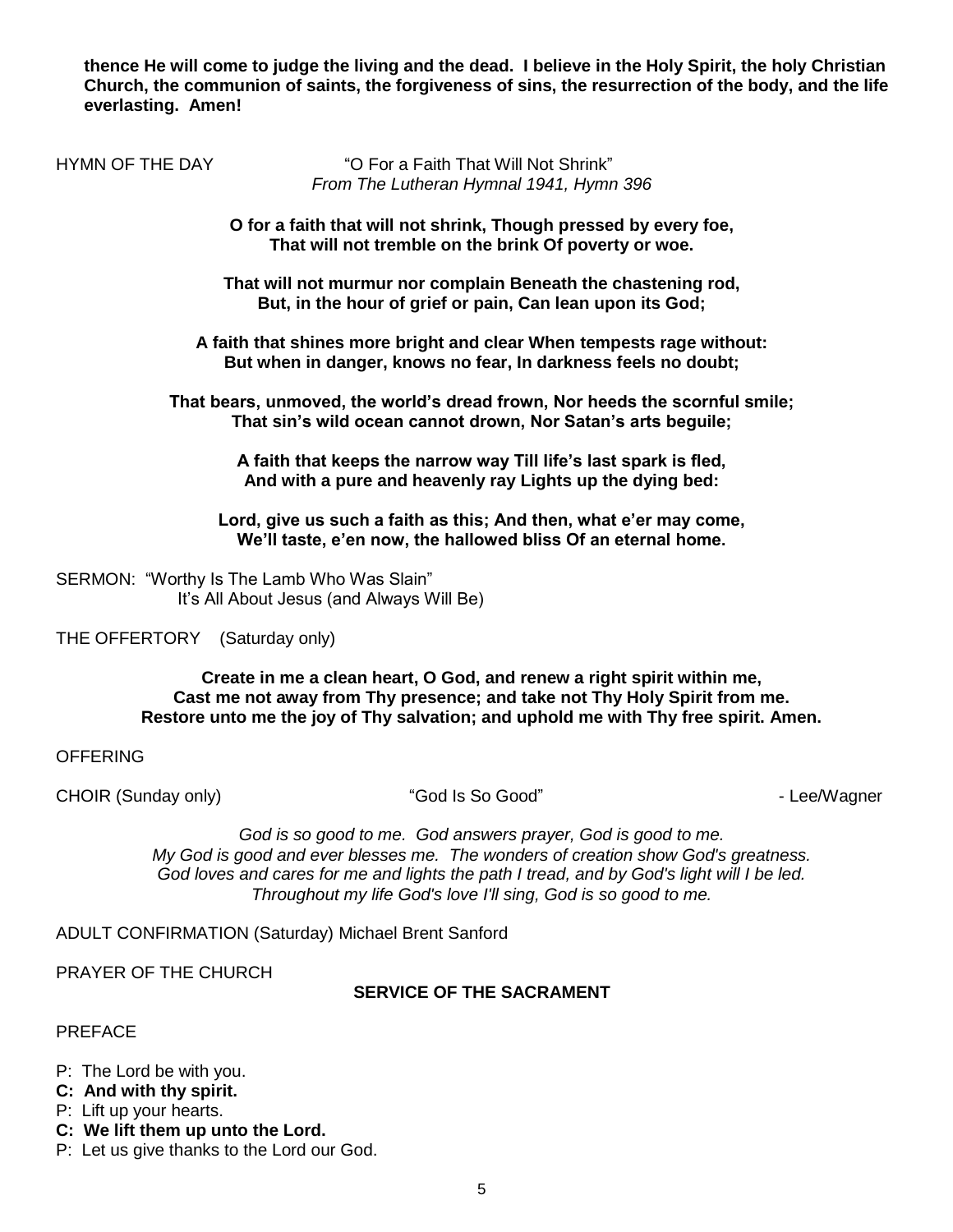## **C: It is meet and right so to do.**

P: It is truly good, right, and salutary that we should in all times and all places give thanks to You, holy Lord, almighty Father, everlasting God, through Jesus Christ, our Lord, who out of love for His fallen creation, humbled Himself by taking on the form of a servant, becoming obedient unto death, even death upon a cross. Risen from the dead, He has freed us from eternal death and given us life everlasting. Therefore with angels and archangels and with all the company of heaven we laud and magnify Your glorious name, evermore praising You and saying:

THE SANCTUS (p.195)

**Holy, Holy, holy Lord God of Sabaoth; heav'n and earth are full of Thy glory. Hosanna, hosanna, hosanna in the highest. Blessed is He, blessed is He, blessed is He That cometh in the name of the Lord. Hosanna, hosanna, hosanna in the highest.**

### THE LORD'S PRAYER

**Our Father, who art in heaven, hallowed be Thy name, Thy kingdom come, Thy will be done on earth as it is in heaven. Give us this day our daily bread; and forgive us our trespasses as we forgive those who trespass against us; and lead us not into temptation, but deliver us from evil. For Thine is the kingdom and the power and the glory forever and ever. Amen.**

## THE WORDS OF OUR LORD

P: Our Lord Jesus Christ, on the night when He was betrayed, took bread, and when He had given thanks, He broke it and gave it to his disciples and said: "Take, eat; this is My + body, which is given for you. This do in remembrance of Me."

In the same way also He took the cup after supper, and when He had given thanks, He gave it to them, saying: "Drink of it, all of you; this cup is the new testament in My + blood, which is shed for you for the forgiveness of sins. This do, as often as you drink it, in remembrance of me."

### PAX DOMINI

P: The peace of the Lord be with you always.

**C: Amen.**

## AGNUS DEI

**O Christ, Thou Lamb of God, that takest away the sin of the world, Have mercy upon us. O Christ, Thou Lamb of God, that takest away the sin of the world, Have mercy upon us. O Christ, Thou Lamb of God, that takest away the sin of the world, Grant us Thy peace. Amen.**

**DISTRIBUTION** 

| <b>DISTRIBUTION HYMNS</b> | "Savior, Like a Shepherd Lead Us" | <b>LSB 711</b> |
|---------------------------|-----------------------------------|----------------|
|                           | "O God, Our Help in Ages Past"    | <b>LSB 733</b> |

NUNC DIMITTIS (p.199)

**Lord, now lettest Thou Thy servant depart in peace according to Thy word,**